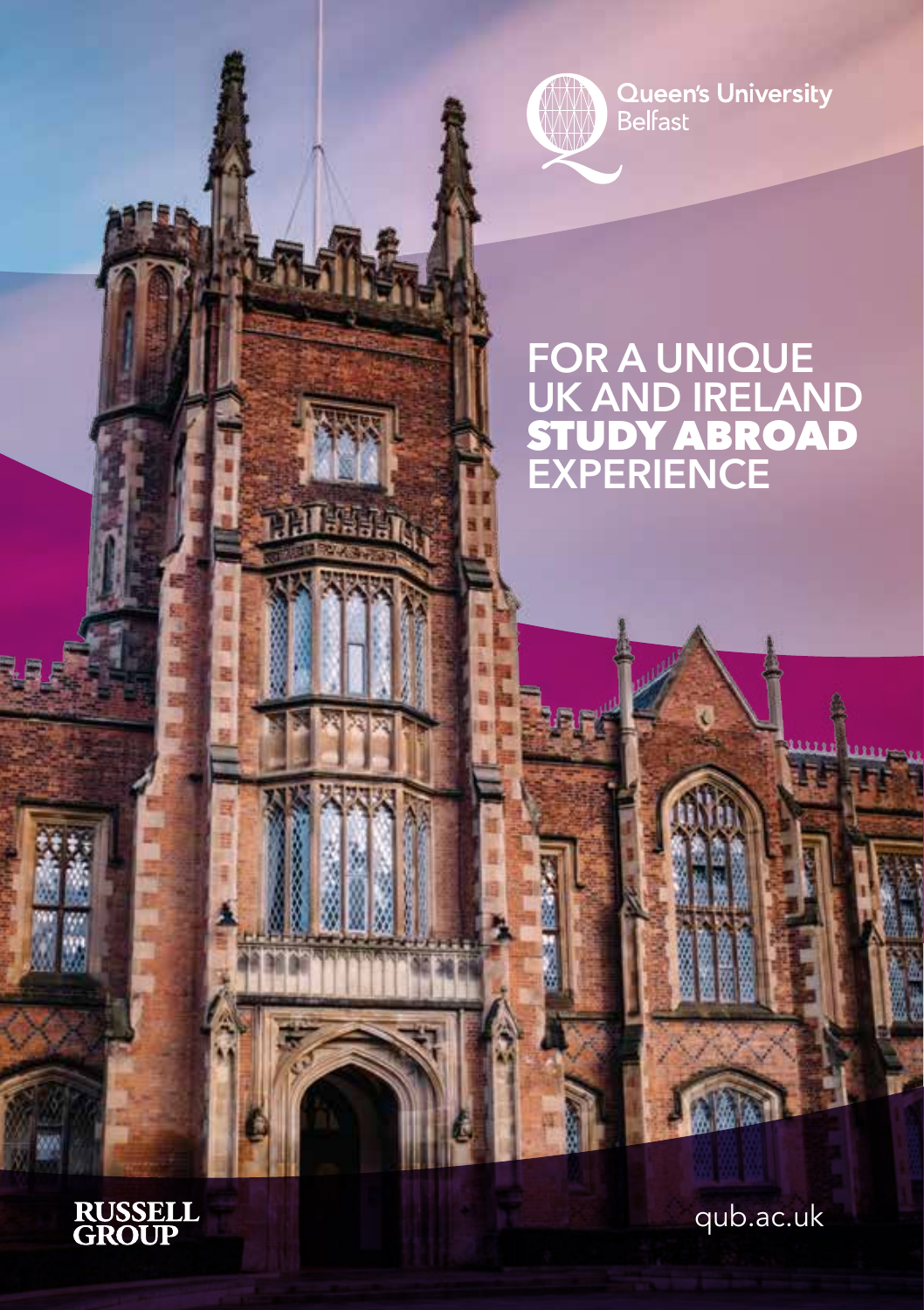# Study Abroad at Queen's University Belfast

As the leading UK university on the Island of Ireland, over 100 students from North America come to Queen's University Belfast each year to study abroad for a semester or an academic year, taking time out of their home university.

Choosing Queen's allows students to study at a world-class university, make new friends and live alongside local young people from Ireland and the UK for a truly immersive experience in another culture.

# Why Belfast?

Belfast itself is a fun city on the current 'Must See' destination lists. Belfast is also in the safest region in the UK (British Crime Surveys, 2015/16).

Awash with enthusiasm, culture and that famous Irish friendliness, students can also explore:

- Game of Thrones film location and activity tours
- Beautiful scenery and outdoor adventures such as the Giant's Causeway or hiking in the Mourne Mountains
- The Titanic Belfast voted best tourist attraction in Europe (World Travel Awards 2016).
- Great entertainment and nights out; a buzzing arts and social scene from festivals, theatre and international events to historic pubs, stylish bars and brilliant shopping
- Northern Ireland: happiest place in the UK (Office of National Statistics 2015) alongside the most affordable for students (NatWest Student Living Index 2015)
- The rest of the UK, Ireland and Europe with accessible airport and transport links to most major cities

There are no application fees for Queen's Study Abroad Programme



Study abroad students at Queen's are taught by world-leading researchers and experts in their field through lectures, tutorials or practical laboratories, in state-of-the-art facilities.

Each study abroad student has a study adviser assigned to them so they can easily adapt to the different academic learning environment. Not only gaining new marketable skills and enhancing career prospects through their experience, study abroad students at Queen's can also transfer credits back to their home university.

# Accommodation and Orientation

All study abroad students are guaranteed accommodation at Queen's, which is located within easy walking distance of the University in a pleasant residential area. All accommodation is self-catering with en-suite options and internet access.

Orientation programmes run in September and January to coincide with the start of semester, helping study abroad students get familiar with the new environment and support services on offer at Queen's. There is also information on adjusting to university study, living expenses and tours of the recreational facilities and city of Belfast.

# Why Queen's? What Can I Study?

Study abroad students can virtually choose to study any subject Queen's offers in:

- Arts, Humanities and Social Sciences
- Engineering and Physical Sciences
- Medical, Health and Life Sciences

Examples include:

- Conflict Transformation and Social Justice
- Ethnomusicology
- Economics
- Engineering and Computer Science
- Biomedical Science

Interdisciplinary study is also possible dependent upon pre-requisites being met and timetabling, eg Irish Folklore/Molecular Cell Biology/Bio Chemistry.

There are also some interesting and popular areas study abroad students can consider at Queen's such as *Psychology of Serial Killers, The Politics of Deeply Divided Societies* and *Introduction to Screenwriting.*



Almost all of our modules (excluding Medicine and Dentistry) are open to study abroad students.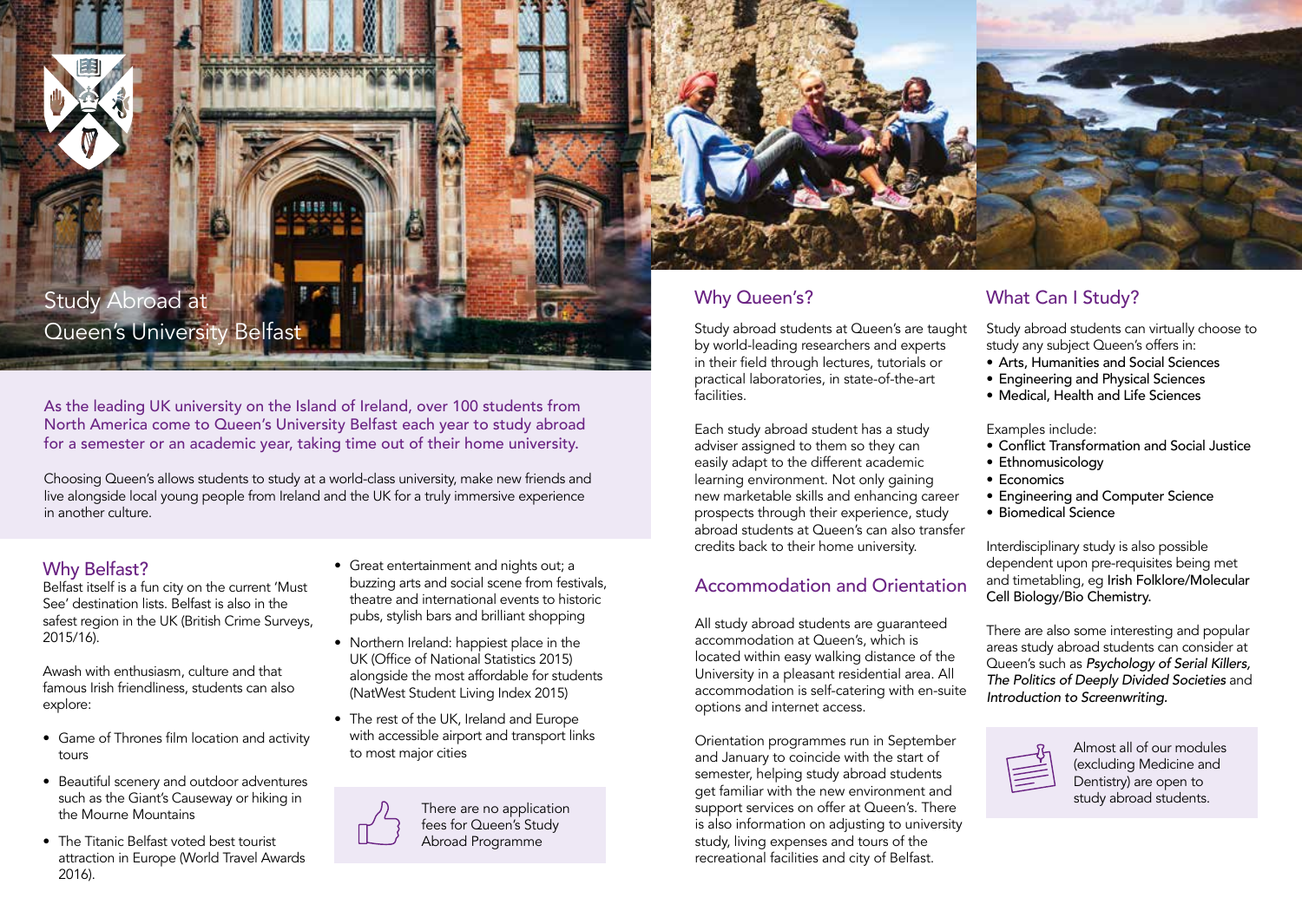

# Choosing What To Study How To Apply?

Study abroad students normally take three modules per semester. Modules are usually worth 20 CAT points each (5 US Credits) and students require 60 CAT Points per semester (This equates to 15-18 US Credits or 30 ECTS credits).

A list of modules in the undergraduate course catalogue is available at: https://qsiscat.qub.ac.uk

Simply select the subject area of interest to see the range of modules (classes) offered. By clicking on each individual module, information on credit, content and assessment is detailed along with which semester in which it is offered.

Students should agree module choices with their home institution study abroad adviser before submitting an application to ensure they are appropriate to the student's level of study and for which your home university will award transfer credit.



*Classes are known as modules in the UK and Ireland* 

Study abroad is open to those students currently undertaking an undergraduate degree from an accredited university. Applicants should normally have completed at least one year of university study.

Students are required to have a GPA of 3.0 overall from their current home university grades. Some specific subject areas chosen may require evidence of prior study and attainment.

#### An application form is available to download at www.qub.ac.uk/studyabroad

Module choices, an academic reference and official transcripts from the home university outlining obtained grades are required for applications.

### Application Deadlines

**Semester 1** Autumn/Academic Year: 31 May Semester 2 Spring: 31 October

#### Visa Requirements

Semester Study Abroad students from North America require a Short Term Student Visa whereas those undertaking a full academic year require a Tier 4 General Student Visa. Queen's will provide the required documentation to successful study abroad applicants for their visa application.

# What Are The Costs?

| <b>STUDY ABROAD FEES 2017-18</b>                                                                                                                                                            | £            | US\$*        | CAN\$*       |
|---------------------------------------------------------------------------------------------------------------------------------------------------------------------------------------------|--------------|--------------|--------------|
| One Semester/Term                                                                                                                                                                           | 6,795        | 8,969        | 11,279       |
| 1 Academic Year                                                                                                                                                                             | 13,590       | 17,939       | 22,559       |
| <b>ACCOMMODATION COSTS 2017-18</b>                                                                                                                                                          |              |              |              |
| Non-catered accommodation                                                                                                                                                                   | 97 per week  | 128 per week | 161 per week |
| Non-catered accommodation with ensuite<br>bathroom                                                                                                                                          | 115 per week | 152 per week | 191 per week |
| Application fee/Damage deposit                                                                                                                                                              | 300          | 396          | 498          |
| <b>LIVING EXPENSES</b>                                                                                                                                                                      |              |              |              |
| Food                                                                                                                                                                                        | 50 per week  | 66 per week  | 83 per week  |
| Personal Expenses e.g. entertainment,<br>clothes (depending on social life)                                                                                                                 | 40 per week  | 53 per week  | 66 per week  |
| <b>Books</b><br>Can be borrowed from the Library for two<br>weeks or overnight, or bought (reasonably<br>priced University Bookshops)                                                       | 10 per week  | 13 per week  | 17 per week  |
| Local Transportation Costs Minimal, as QUB<br>is a campus university.                                                                                                                       | 5 per week   | 7 per week   | 8 per week   |
| Cost of a standard return train journey to<br>Dublin (2 hours)                                                                                                                              | 34           | 45           | 56           |
| Cost of an average return flight to<br>London (1 hr)<br>Based on Easyjet flight from various London<br>airports to Belfast International lowest<br>published fare between Jan and June 2017 | 50.98        | 67.29        | 84.63        |
| McDonalds Hamburger                                                                                                                                                                         | 0.89         | 1.17         | 1.48         |
| Gym membership based on student off peak<br>monthly membership - payable per month                                                                                                          | 15 per month | 20 per month | 25 per month |
| One off administration fee for monthly gym<br>membership                                                                                                                                    | 15           | 20           | 25           |
| Student Cinema Ticket with Odeon                                                                                                                                                            | 4.95         | 6.53         | 8.22         |

*\*All fees are payable in £ sterling.* An approximate estimation is shown at the following exchange rate  $(2 \text{ August } 2017)$ : US\$1.32 = £1; Can\$1.66 = £1. Prices quoted are correct at time of print (August 2017).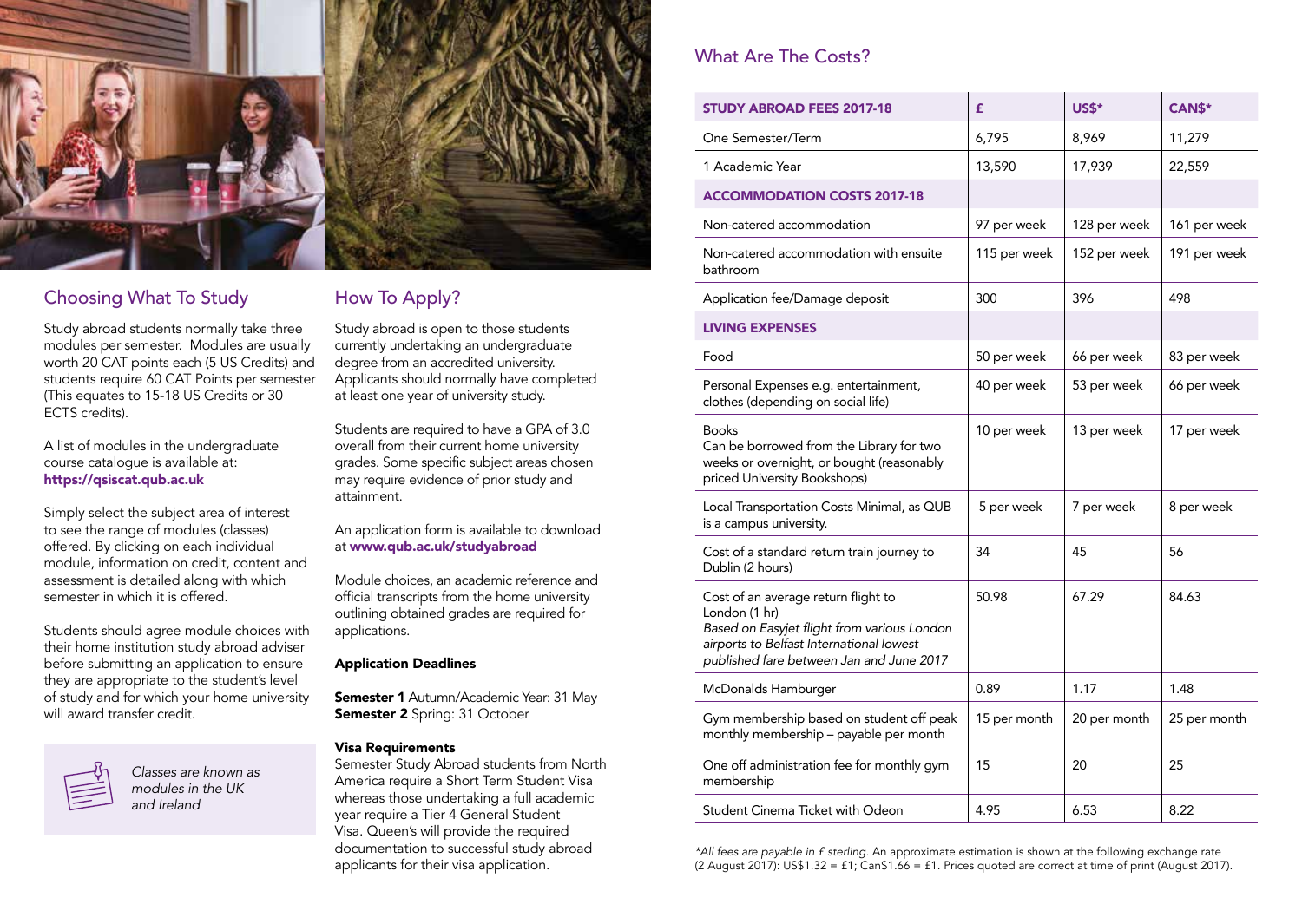

#### Spring 2018 (Semester Two)

| Accommodation                        | Available from Wednesday 3 January 2018 - Saturday 9 June 2018 |                                         |  |
|--------------------------------------|----------------------------------------------------------------|-----------------------------------------|--|
| International Student<br>Orientation | Thursday 4 January - Sunday 7 January 2019 (4 days)            |                                         |  |
| <b>Weeks 13-23</b>                   | Teaching                                                       | Monday 8 January - Friday 23 March 2018 |  |
| 3 Weeks                              | <b>Easter Vacation</b>                                         | Monday 26 March - Friday 13 April 2018  |  |
| Week 24                              | Teaching                                                       | Monday 16 April - Friday 20 April 2018  |  |
| 3 Weeks                              | Assessment                                                     | Monday 23 April - Saturday 12 May 2018  |  |
| 3 Weeks                              | Development                                                    | Monday 14 May - Friday 1 June 2018      |  |

#### Autumn 2018 (Semester One)

| Accommodation                        | Available from Saturday 8 September 2018 (TBC)             |                                                    |  |
|--------------------------------------|------------------------------------------------------------|----------------------------------------------------|--|
| International Student<br>Orientation | Wednesday 12 September - Sunday 16 September 2018 (5 days) |                                                    |  |
| Welcome Week                         | Including registration<br>and enrolment                    | Monday 17 September - Friday 21<br>September 2018  |  |
| <b>Weeks 1-12</b>                    | Teaching                                                   | Monday 24 September - Friday 14<br>December 2018   |  |
| 3 Weeks                              | <b>Christmas Vacation</b>                                  | Monday 17 December 2018 - Friday 4<br>January 2019 |  |

#### Spring 2019 (Semester Two)

| Accommodation                        | Available from Wednesday 2 January - Saturday 8 June 2019 (TBC) |                                        |  |
|--------------------------------------|-----------------------------------------------------------------|----------------------------------------|--|
| International Student<br>Orientation | Thursday 3 January - Sunday 6 January 2019 (4 days)             |                                        |  |
| <b>Weeks 13-24</b>                   | Teaching                                                        | Monday 7 January - Friday 5 April 2019 |  |
| 3 Weeks                              | <b>Easter Vacation</b>                                          | Monday 8 April - Friday 26 April 2019  |  |
| 3 Weeks                              | Assessment                                                      | Monday 29 April - Saturday 18 May 2019 |  |
| 2 Weeks                              | Development                                                     | Monday 20 May - Friday 31 May 2019     |  |

*Note: Study Abroad students will be assessed prior to Christmas Vacation in week 12 for semester one.*

## Queen's Loyalty Scholarship

Study abroad students who return to Queen's to complete a full-time undergraduate or postgraduate degree are also eligible for 20 per cent tuition fee reduction in year 1.

1 came to Belfast looking to escape the well-trod path of the London, Paris, or Berlin *study abroad experience on which many of my peers were embarking. I wanted to be in a place that would deepen my understanding of my Politics degree – a place that would bring the theory I learned into sharper and more personal focus. I found that in Belfast. I rarely feel like a tourist, and easily engage in the messy and personal politics that mean so much in this transitioning city.* 

*I've been welcomed by both residents of Belfast and by Queen's students. Being at Queen's has allowed me to be more in control of my education. As a politics student, I am given the space to do better and more meaningful work both at Queen's and as a person living in Belfast.* 

EMMA PAUL Oberlin College, Ohio





**24 SUBJECTS RANKED IN THE TOP 20** TIMES AND THE SUNDAY TIMES GOOD UNIVERSITY GUIDE 2015

**BELFAST: BEST** 

**UK CITY 2016** 

(GUARDIAN AND OBSERVER

TRAVEL AWARDS, 2016)



**LOWEST COST OF** LIVING IN THE UK Mercer 2016